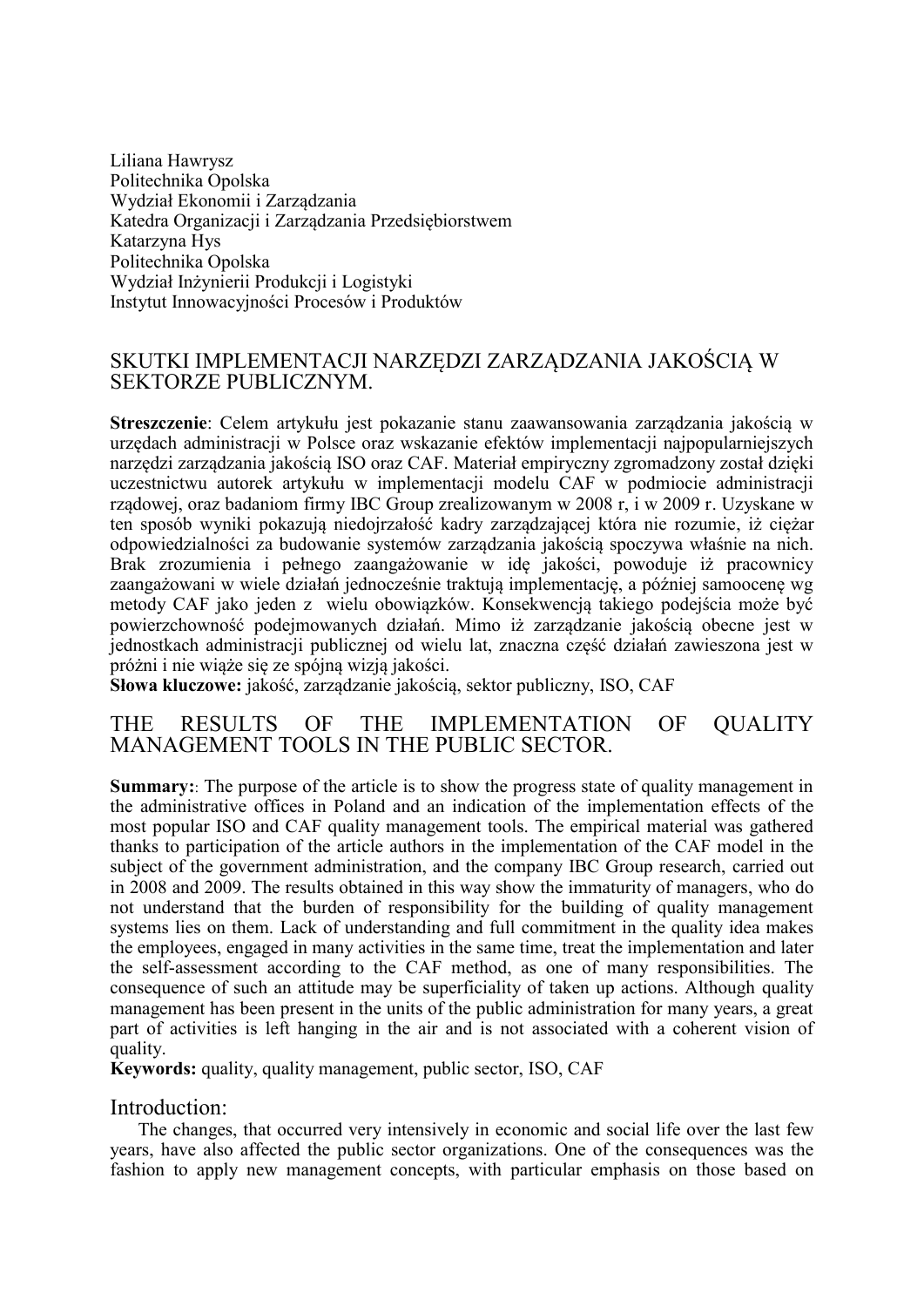quality. While today's prospects of running a business in the private sector marked by globalization, increasing competition, rapidly changing customers' expectations and shortened product life cycle resulted in treating the quality as a an absolute priority action, the situation in the public sector is shaped inversely [Appleby and Clark, 2001]. Although in both sectors, some similarities can be observed between customers' expectations and an emphasis on eliminating waste, a determination to attain perfection in these two areas is different. Just like different is the way of understanding the quality. Generally condition of the public sector within the quality management is quite weak, especially because of understanding of the quality as a formal correctness of implemented actions [Skierniewski, 2008]. The reason for such poor condition is believed to be the lack of executives' commitment in building a new culture oriented to effectiveness, efficiency and flexibility of actions. As shown by the British experiences in implementing various models of quality management, an implementation process must be conscious and deliberated, and its pillar must be involved managers as also a new organizational culture, formulated in the mission of the organization, showing the staff the need for care about the quality of services.

This article has been devoted to deliberations on the state of progress of quality management in public administration offices in Poland, with particular reference to ISO 9001 tools and CAF method. Authors' own observations are interspersed with a picture obtained by IBC Group.

An analysis of European trends in the improvement of management allows to single out a sequence of pro-quality actions, starting with the ISO 9000 standard, through the EFQM Excellence Model, ending with a total quality management TQM. The content of the article was constructed similarly but without the last element of this system.

#### Step one: ISO

In progress of the study carried out by the IBC Group in 2008, reaching 2300 offices throughout Poland<sup>1</sup>, it turned out that 84% of them do not conduct a conscious policy of quality management. From among 16% of examined offices, which declared having defined quality policy, in 79% the quality issues are the element of strategy. The most popular tool was ISO 9001:2000, its possession was declared by 61% of offices, half of which implemented this tool by themselves. From the data published in 2009 by the European Union Monitor resulted, that 17% of municipalities had at that time implemented ISO 9001 certificate. The study of the MIA carried out in the first half of 2009 among local government administration offices shows, that this is about 20,3% [Wysocki, 2011]. Thus, estimated data of the popularity of ISO 9001:2000 tool in Polish offices in 2009, oscillates between 16% - 20.3%, which means that at the most optimistic assumptions every fifth office in Poland is certified, while in 2010, more than 60% of the Canadian offices could boast of quality standards compliance, and 90% of the institutions of local government in the UK had ISO [Dominik, 2010].

 $\overline{a}$ 

<sup>&</sup>lt;sup>1</sup> The answer was obtained from 720 offices.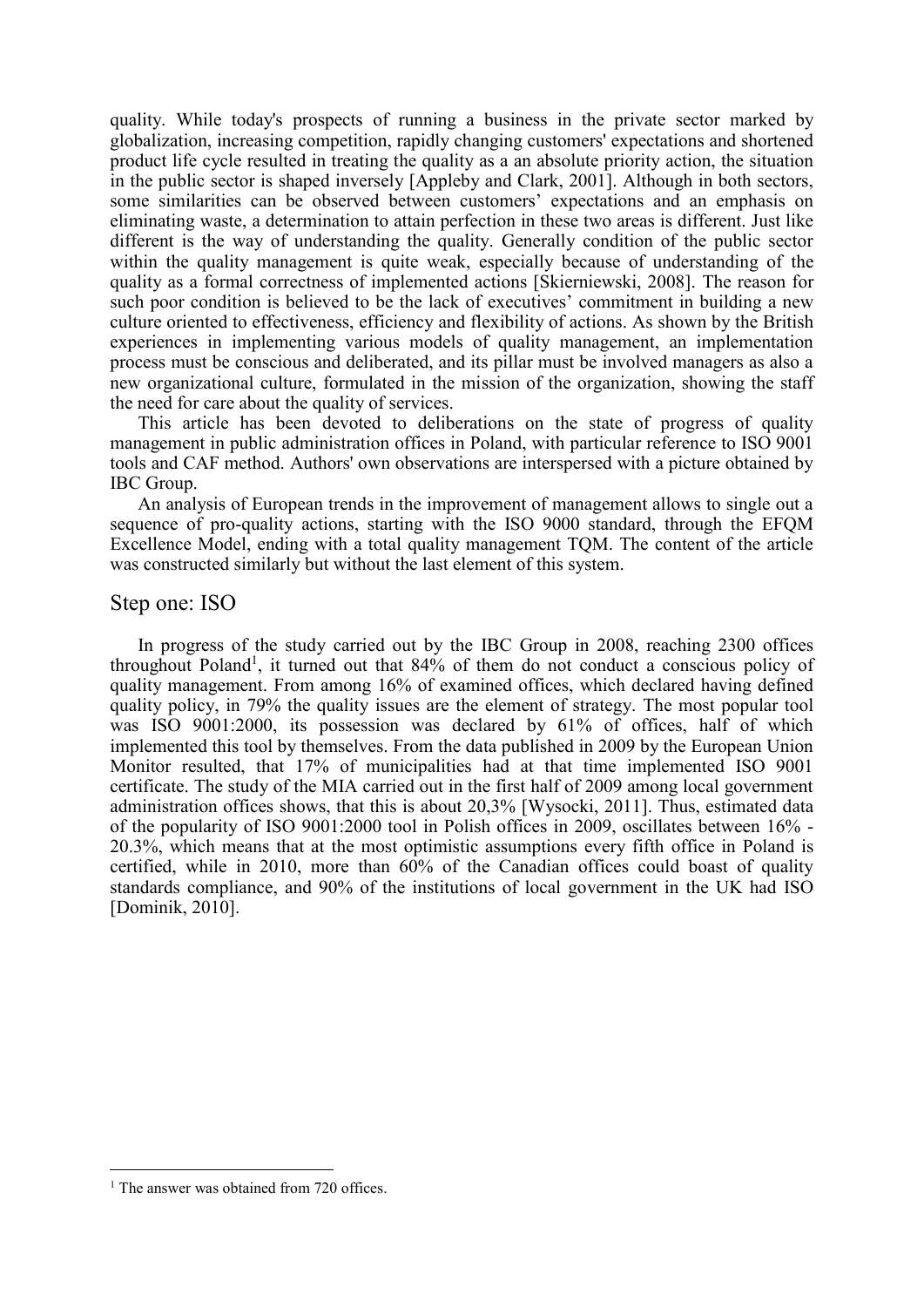

Chart: Number of certificates obtained by governmental entities in subsequent years. Source: T. Skierniewski, Diagnosis of the quality management model in government administration. The initial report, Warsaw 2008, p. 75.

At the end of 2010 the interest of public organizations with ISO 9001 certification system and the System of Counteracting Corruption Risks rapidly increased. The reason of this interest was, among other things, the fact that the implementation of Quality Management System consistent with the requirements of PN EN ISO 9001:2009 together with requirements of the system of counteracting corruption risks was placed in December 2010 as a parliamentary amendment in the Government's bill on the rationalization of employment in national budget units and some units of public finances sector. This project provided that the units, which implement these systems, will not be forced to reduce the employment, provided for 2011- 2013 [Glazer, 2011].

Quality management systems are meeting with a common criticism. They are accused of being too costly, excessive formalism, reducing the flexibility of activities, contributing to an organizational mess. However, reasons of those imperfections should not be sought in the system itself but only in its incorrect implementation. Incorrect, that is implemented without previous preparation of executives, who then would have taken upon themselves an obligation to build a team involved in the idea of quality.

ISO is the most common tool of quality management used in public administration in Poland, nevertheless it is accused of focusing primarily on the industrial sector. Its mission is to improve the level of quality awareness and not, as some representatives of top management claim, ensuring high quality. Its popularity in public sector is explained, among others, with a clear significative message that it brings to the recipient, considering its universality in industry and services. Not without a meaning is the fact, that when the "fashion for quality" entered the public sector units, i.e. in 1999, ISO was the only significant and well-known quality management system, while other systems were only in their early stages [Skierniewski, 2008].

As the CAF model is a kind of combination of assumptions resulting from the concept of total quality management (TQM), and the model of the European Foundation for Quality Management (EFQM), in hereby article it will be treated as a second step of public organizations towards quality.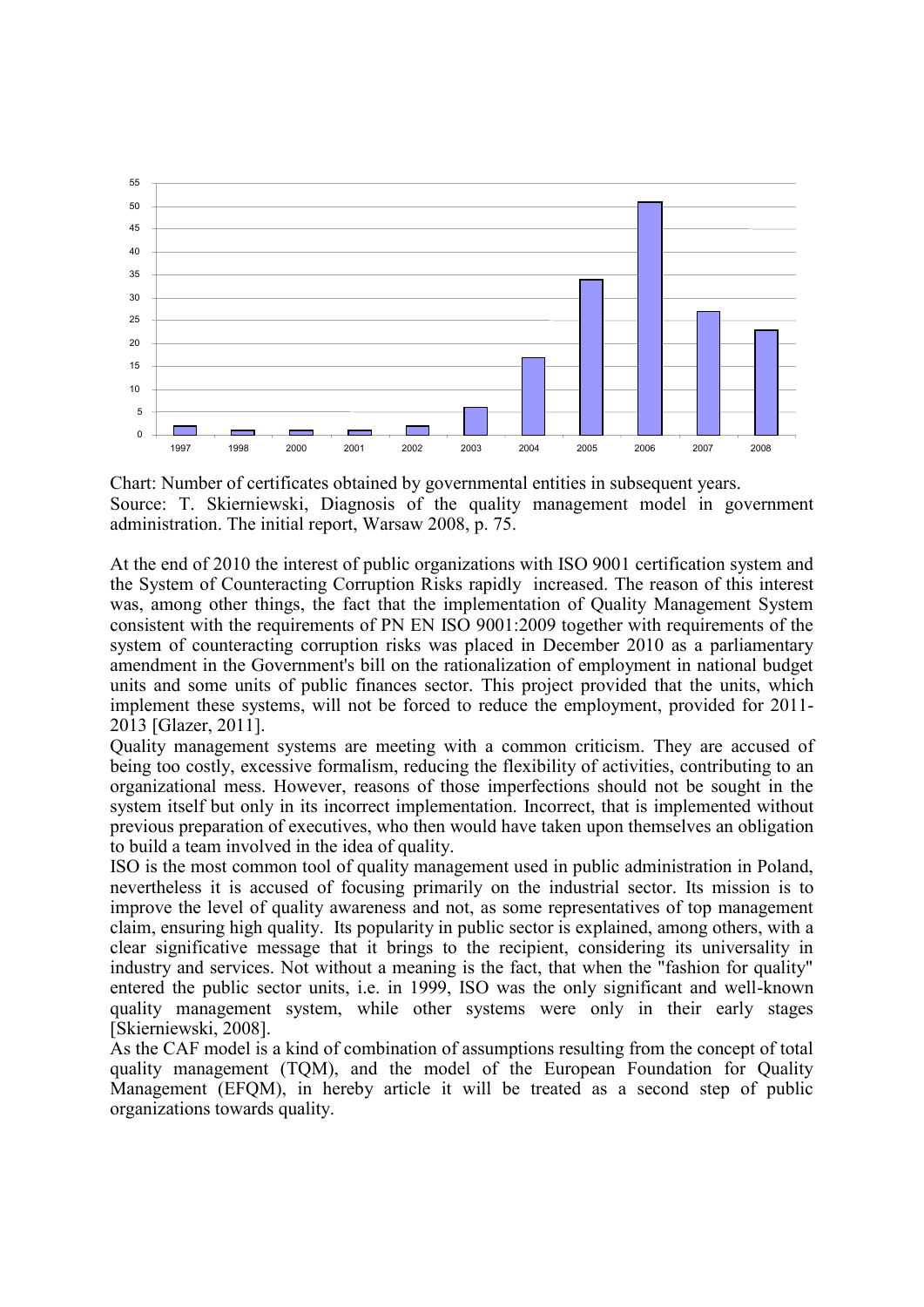### Step two: CAF

Located on the second place, with regard to popularity in Poland, CAF model, was popularized by large systemic projects. In October 2006 a pilot programme began: implementation of the CAF method in chosen ministries and central offices - improvement of administrative capacity in selected central government organizations. 20 central offices took part in the project, including: Ministry of Finance, Agriculture and Rural Development, Economy, Labour and Social Policy, Regional Development, Justice, Foreign Affairs, Health, Office of Electronic Communications, Chief Sanitary Inspectorate, Office of the Railway Transport, Agricultural and Food Quality Inspection, Central Statistical Office, Public Procurement Office, General Veterinary Inspectorate, Polish Financial Supervision Authority, National Atomic Energy Agency, Chief Inspectorate of Environmental Protection, Ministry of Interior and Administration, Central Office of Measures [Kowalczyk, 2009]. In the years 2008-2009 in the Department of Civil Service and the National Personnel Resources, which was a beneficiary in the Chancellery of the Prime Minister, a project entitled **Improvement of the management capacity in government administration offices** was implemented, within the frameworks of the submeasure 5.1.1. It is a project worth more than 7.86 million PLN (i.e. about 1.9 million euro), in 85% financed by the European Social Fund under the Human Capital Operational Programme<sup>2</sup>. It included 70 units of the public sector<sup>3</sup>. Units of local government also received support within the frameworks of systemic projects. One of them was implemented from 1 May 2009 to 31 December 2011, and it aimed at preparation of the local government units to use the Common Assessment Framework. 303 units of the local government took part in it (80 in the first edition of the project and 223 in the second)<sup>4</sup>. On the 29-12-2011 the contest entitled *Improvement of the management in units based on the results of the Common Assessment Framework* (CAF) was announced, within the frameworks of the Human Capital Operational Programme 2007-2013, submeasure 5.2.1 Management Modernization in local government<sup>5</sup>. One of the criteria of the contest was taking part in previous "preparatory" project.

From 1-07-2010 to 31-10-2011 a project worth 2.3 million PLN was implemented (i.e. about 562 thousand euro) entitled "Plan - Do - Check - Act", addressed to six offices of local government administration of the Pomorskie and Kujawsko-Pomorskie provinces, aiming at the change of quality of used management model through the implementation of CAF method.

In total, for the measures planned or implemented within Priority V Good Governance for the years 2007-2013, a 50 million PLN were provided (i.e. more than 12 million euro).

 $\overline{a}$ 

<sup>2</sup> [http://www.dsc.kprm.gov.pl/aktualnosci.php?id=9&look=129,](http://www.dsc.kprm.gov.pl/aktualnosci.php?id=9&look=129) accessed 14-09-2009

 $3 \frac{\text{http://caf.com.pl/index.php?p=91}}{\text{http://caf.com.pl/index.php?p=91}}$ , accessed 14-09-2009

<sup>4</sup> http://www.administracia.mac.gov.pl/portal/adm/148/3890/Zakonczenie projektu systemowego CAF.html, accessed 12-01-2012

<sup>&</sup>lt;sup>5</sup>[http://ip2.mac.gov.pl/portal/ip2/552/3892/Projekt\\_dokumentacji\\_konkursowej\\_dla\\_konkursu\\_otwartego\\_nr\\_1P](http://ip2.mac.gov.pl/portal/ip2/552/3892/Projekt_dokumentacji_konkursowej_dla_konkursu_otwartego_nr_1POKL5212011_Doskonal.html) [OKL5212011\\_Doskonal.html,](http://ip2.mac.gov.pl/portal/ip2/552/3892/Projekt_dokumentacji_konkursowej_dla_konkursu_otwartego_nr_1POKL5212011_Doskonal.html) accessed 12-01-2012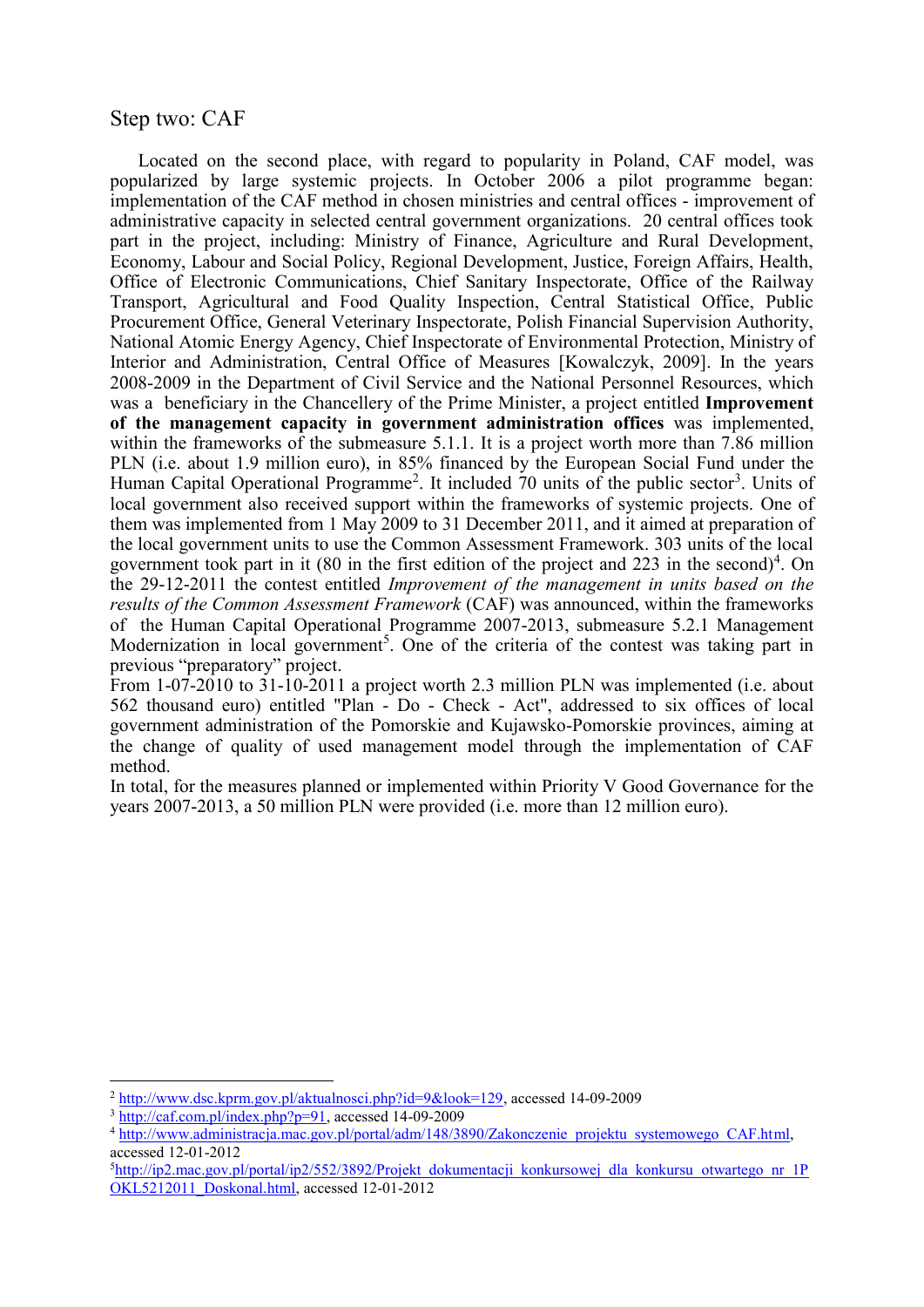Fig. 1 Characteristics of the CAF layout in particular provinces Source: own work based on [www.eipa.eu](http://www.eipa.eu/) and [www.caf.com.pl.](http://www.caf.com.pl/)

What's next?

ISO tool has been treated in this article as a starting point for organizations in the effective handling of quality management tools, while the CAF model, which is a very useful tool, but only if it is applied deliberately and consistently, as its continuation. Simplifying, the ISO provides the basis for a reorientation of the organization and redirecting it to client's needs, but above all the implementation and continuous improvement of the quality management system is the cause of improving the level of quality awareness [Bugdol, 2008]. This does not mean, of course, that a necessary condition for the implementation of the CAF model is the implementation of Quality Management System consistent with the requirements of PN EN ISO 9001:2009. However, it allows for a deeper understanding of quality among managers and employees.

Effective implementation of the CAF model, should proceed in a planned several years' process, preceded by assessment of the work method and results of office by the workers themselves. Only a complete cycle of diagnosis, supported by the implementation of improvement activities causes that the use of the CAF gives practical benefits. Offices using the CAF approach for years emphasize, that it is necessary to carry out several cycles of evaluation and improvement, to really be able to show that there has been significant improvement of the management and results [Buchacz, 2011]. Most frequently, it is considered that implementation and maintenance of pro-quality solutions (either ISO, or CAF, or EFQM or other) is connected with an appropriate level of employee involvement, development of knowledge about the quality, or maintenance of a sufficient level of motivation [Bugdol, 2008], but our experiences show that the main burden of responsibility for the fiasco of carried out activities promoting quality in the organization, lies on the management team. Managers in the public sector do not fully understand the obligations arising from their role. They focus on building external relationships and neglect inspiring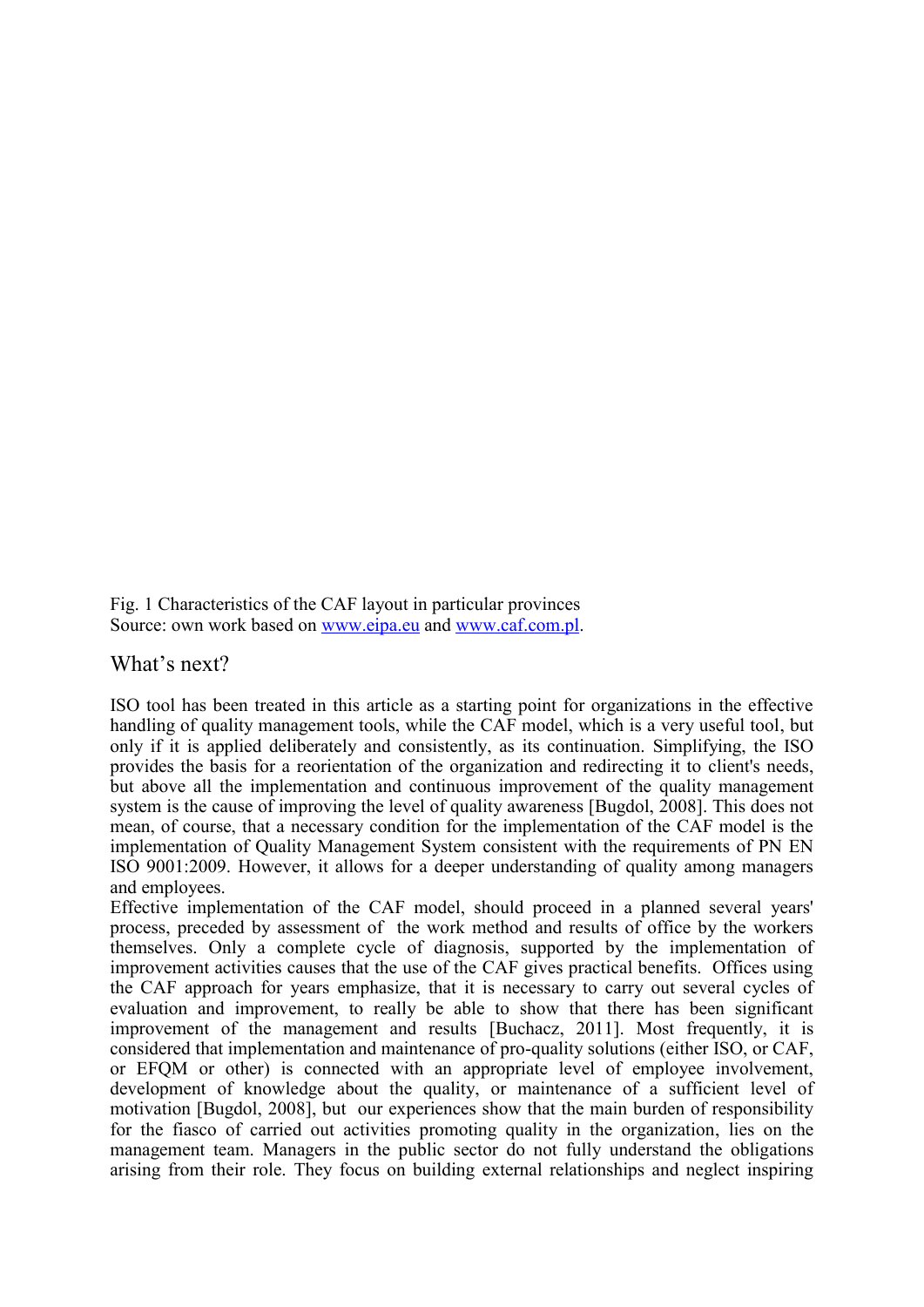employees, creating a positive climate in the organization. They devote little attendance to uniting employees around the strategic challenges facing the office. This negligence results in a decrease of employees involvement in quality idea. After. E. Deming, managers are responsible for 60-70% of the causes of poor work [Bełcik, 2009]. Therefore, the implementation of any of the tools (methods, systems) of quality management, should be preceded by building support among the managers, so that in consequence of actions taken later by them, a culture of quality was established in an organization, defined as the concentration around individual and collective beliefs of people of the duty of good quality job and the need of improvement what can be improved. Characterizing with high effectiveness and efficiency, achieved thanks to the commitment of both workers (all levels), as well as clients in the process of improving the individual [Roberts, 2000]. Workers, who adhere to the credo of quality does not need to be controlled, their behaviour is controlled by the values that they adhere to.

A good example, illustrating the validity of above-mentioned postulates, would be the Inland Revenue Office Cumbernauld from the United Kingdom (AOC), which began the process of implementation quality policies in 1985. The process of changes began with redesign of the management system in the office. The attention was put on the gradual shift from an autocratic style of management and the introduction of targets concerning the client's service to the scope of functions of all employees. Next all the managers attended permanent trainings on the TQM issues. In 1990 a working group responsible for the quality improvement plan was established In 1990 a working group was established, responsible for the quality improvement plan. Its key task was to focus on the client, to establish measures for quality improvement and development of employees' skills. In 1994 a decision was made to subject to the first self-assessment by the EFQM model. Prepared in this way organization was awarded in 1998, as the UK's first public sector organization, with the European Quality Award [Buchacz and Wysocki, 2002/2003]. This undeniable achievement was possible thanks to the conscious and deliberated process of implementation, the pillar of which were involved managers and a new organizational culture - culture of quality [Zbiegień-Maciag, 1999]

That is why it is necessary to change the way of understanding the quality essence by the public administration units, so far analysed mainly from the internal perspective, without considering the needs and expectations of clients.

Actions that have been and are taken by the public sector units are extremely important from the point of view of quality management improvement in this sector, and thus de facto from the point of view of each of this quality recipients. Our observations indicate, however, that the weak link of these actions appear to be managers of these units. Definitely a weak point of offices is the lack of ability to appreciate the initiative, hard work, good ideas of employees. Moreover, initiative of employees is not only not appreciated, but even undesirable. The sources of these weak points should probably be looked for in the wrong management style of managers of the lowest and middle level, who usually derive from the group of the best specialists in their field, but without ability of staff management. Therefore, many public sector organizations have a huge problem with internal communication, which reveals the full force on the line: middle level managers - the lowest level managers. Managers are not aware that the burden of responsibility for the building of quality management systems lies on them. Lack of understanding and full commitment in the quality idea makes the employees, engaged in many activities in the same time, treat the implementation and later the self-assessment according to the CAF method, as one of many responsibilities. It's not necessary to look far to see the effects. Even now, after two self-assessments, to which some public sector organizations underwent, it appears that because they have not reviewed all of their processes, optimization, which is carried out in them, is local, so taken decisions are good only from the point of view of part of the process.

Preparation of processes implementation and improvement of management systems in public sector organizations is spontaneous and chaotic. They lack of a consistent definition of quality and organizational culture, friendly not only to the quality but changes in general. The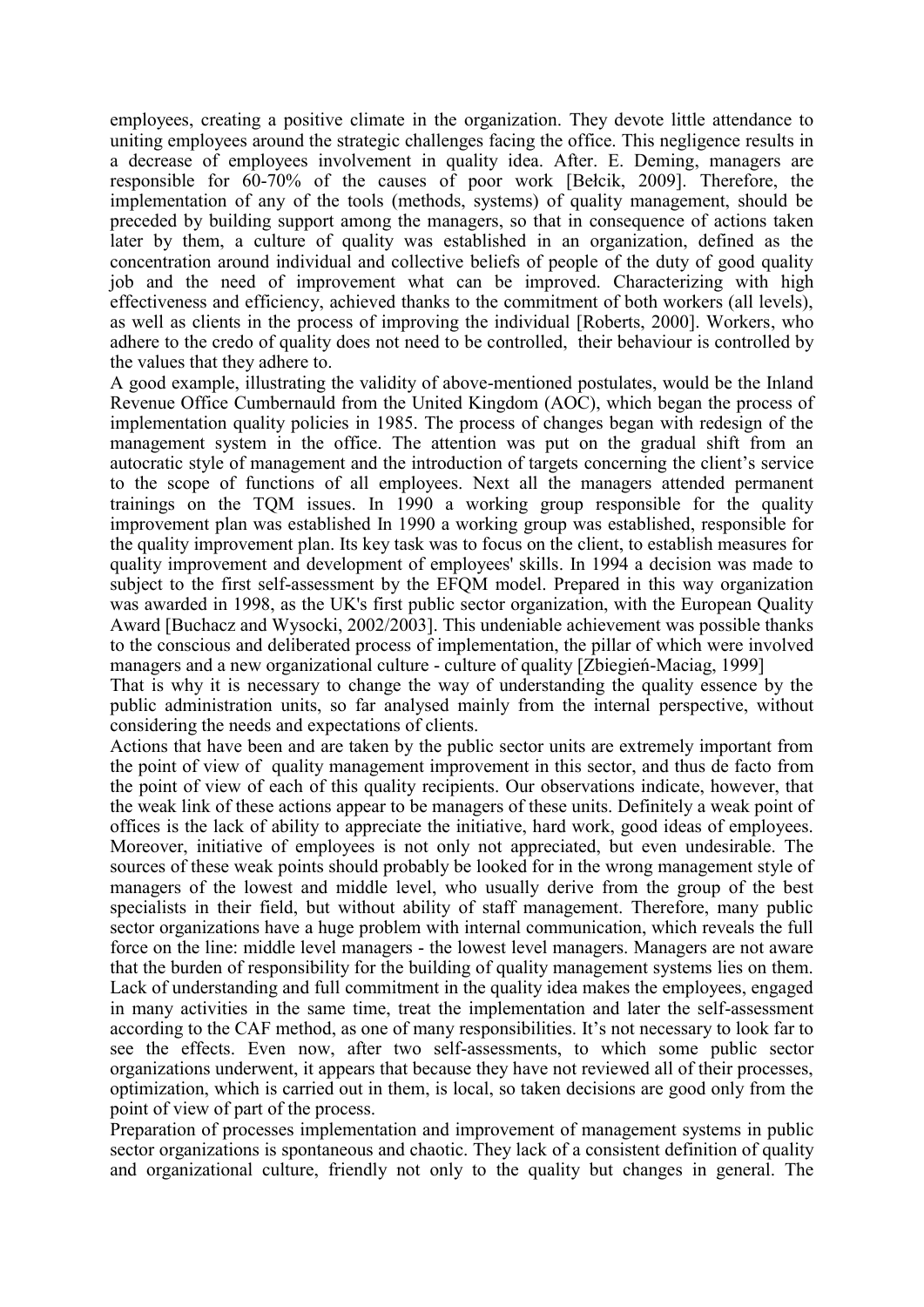decision to build a quality management system should be a strategic decision of whole organization, in which managers should take an active part, while practice shows a lack of understanding and commitment in favour of quality and expectation of immediate results. From the point of view of quality it is not important which path will be chosen by the office. The use of ISO, CAF method, departmental standards, or other ideas on quality may lead to the construction of a coherent and effective management system, providing that it is not a goal in itself. Therefore, executives who do not coordinate, do not monitor and do not show the commitment to the implementation of corrective and preventive actions, contribute to the waste of public money by wasting time, energy and enthusiasm of employees who conducted these activities [Kozera, 2009].

In Polish reality (but not only Polish), it turns out that the awareness of the need of quality itself definitely existing in the organization, is not sufficient, because it does not lead by itself to the change of employees' behaviour. Moreover, articulated characteristics of public organizations, including the emphasis on compliance with procedures, rules and regulations, achieving goals form a mixture of bureaucratic climate with authoritarian, characterized by strong pressure of power and attitude to carry out tasks [Kożusznik, 2007]. While from the point of view of quality a desirable would be innovative, characterizing with the influences and position of employees dependent on their professional qualifications. Therefore, besides creating the foundations for a quality culture, managers are expected to consciously manage the process of its creation. In public sector organizations it is necessary to develop leadership attitudes in the scope of responsibility for building of the quality management systems, improving the quality and personnel management [Kozera, 2009]. The state of progress quality management in public sector organizations in Poland can be regarded as a fledgling, not only because of the number of organizations that have implemented any of the tools (systems, methods), but mainly because of the chaos of these implementations. Its consequence is the bipolarity of attitudes of employees and executives, characterizing on the one hand with relating the quality to timeliness, the ability to work in teams, meeting clients' expectations, etc., and on the other hand the lack of ideas for self-esteem of quality and factors on the basis of which it can be evaluated. Among the units that have implemented a quality management tools there are too many of those, which brought the concept of quality to formal fulfilling requirements of selected standard.

A great part of activities aiming at quality improvement in the administration is hanged in the air and is not connected with a coherent quality policy. Activities carried out in an unintegrated way become competitive in relation to each other. The problem of quality management in administration is not the consequence of applying inappropriate, to the needs of the sector, quality models (Such opinions appeared among employees of examined offices). It results from wrong understanding of models' assumptions and lack of effective implementation aimed at attitudes change and awareness at various levels of management, starting with the highest.

"The project was financed from the National Science Centre sources, granted by the decision number DEC-2011/01/B/HS4/04796"

*Books*

Kożusznik B.(2007), Zachowanie człowieka w organizacji, PWE, Warszawa Zbiegień- Maciąg L.(1999), Kultura w organizacji. Identyfikacja kultur znanych firm, Wydawnictwo Naukowe PWN, Warszawa *Jurnals:*

Appleby A., Clark A. (2001), Quality management in local government, the same as in the private sector but different, Leadership & Organization, No.18, p. 29

Buchacz T., Wysocki Sł. (2002/2003), Zarządzanie Jakością w administracji- europejskie wzorce, polskie doświadczenia, Służba Cywilna, No 5, p. 38